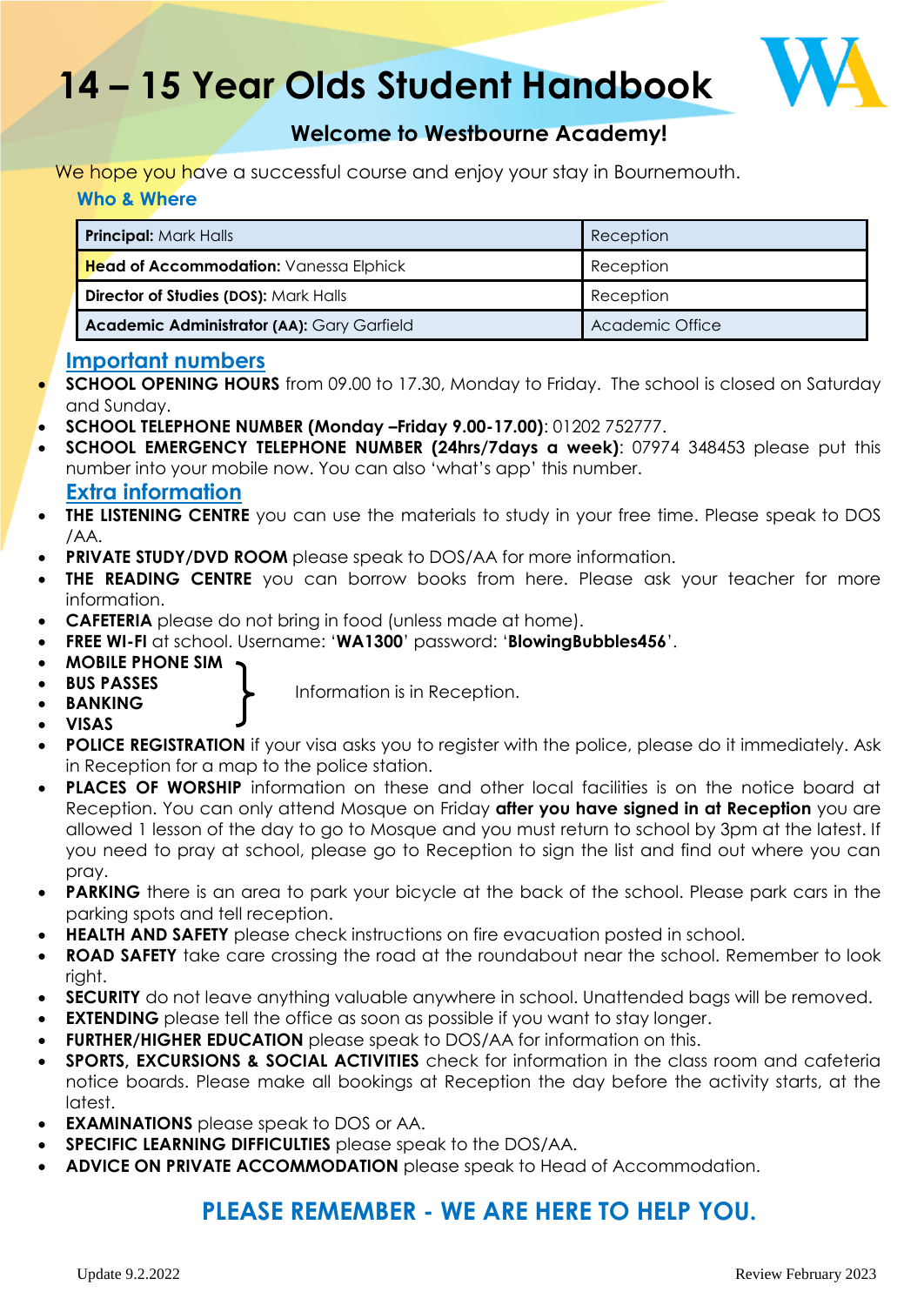

### **Dos & DON'Ts on living in English homestay providers**

- 1. Remember, we use the words 'please' and 'thank you' all the time in the UK.
- 2. Live as part of the homestay and spend as much time as you can with them. This will help your speaking and understanding of English. If you are going to be late for a meal or cancel a meal, tell your homestay.
- 3. If you are18+ years old, your homestay will give you a door key. If you will be late home tell your homestay.
- 4. **Please do not** use any machines in the home, for example; the cooker, washing machine etc, without asking your homestay for permission. They might charge for any electricity used. Remember if you would like someone to visit in your house you **must** ask your homestay.
- 5. If you go on a school trip or go away for the weekend, tell your homestay where you will be staying and how long you will be away.
- 6. Most students will find English food different to their own. Tell your homestay at the beginning of your stay if there is something you do not like, or are allergic to.
- 7. Your homestay will wash **one** load of clothes each week.
- 8. Remember that your booking has:
	- bed, breakfast and dinner, Monday to Friday
	- a snack lunch on Saturdays and Sundays
	- students must not be sharing a room unless organised before arrival at school
	- each bedroom must have a wardrobe, a desk/ a table, a chair, a mirror and a light
	- your homestay provider should wash your bed linen once a week
	- a daily bath or shower should be available
	- your bedroom should be warm enough (18⁰C and above in the evenings)

### **Students under 18 years old**

- 1. Students under the age of 18 must be home in the evening when their homestay provider tells them. Students aged 16 or 17 years must be home by 22.30 from Sunday to Thursday and 23.30 Friday to Saturday.
- 2. Minimum age for drinking alcohol in pubs/clubs and entrance into night clubs is 18. It is against the law to buy alcohol if you are under the age of 18. It is illegal to drink alcohol in public places.
- 3. Return your front door key to the right place, when you return to your homestay.
- 4. Please also read our information and Advice on Keeping Safe.
- 5. Please check the information in our handout for Students Under 18. You will get this in your meeting today with a member of the safeguarding team who will talk about it with you.

## Please tell the office immediately if you have any problems with your accommodation.<br>

### **If you have a personal problem that you would like to talk about in private, please speak to:**

| Male Welfare   | Mr Mark Halls              |
|----------------|----------------------------|
| Female Welfare | <b>Mrs Vanessa Elphick</b> |

### **WE CAN ONLY HELP YOU IF WE KNOW YOU HAVE A PROBLEM**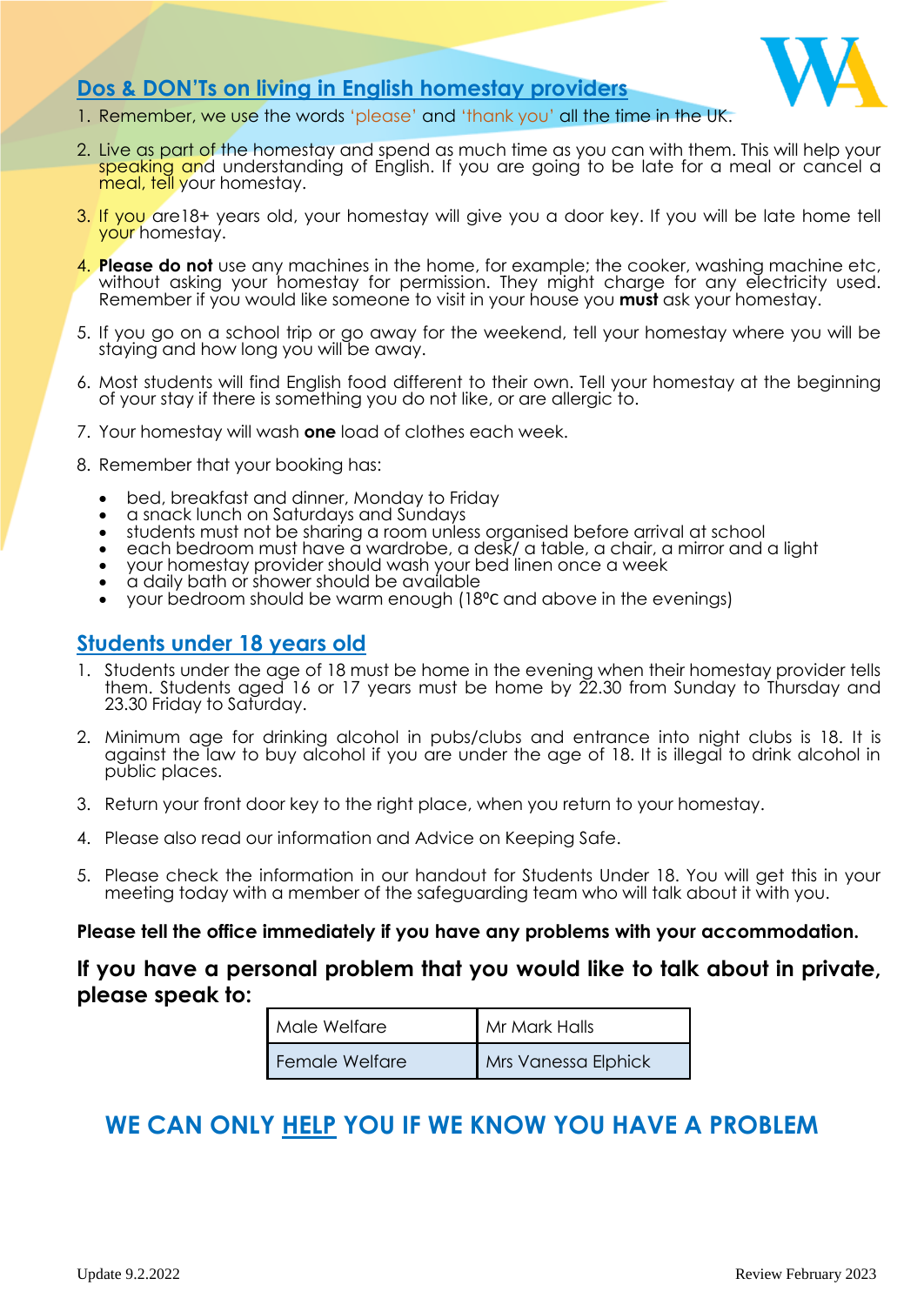

### **Complaints Procedure**

If you have any problems, please see these people immediately:

| WHO TO SEE               | <b>WHAT TO SEE THEM ABOUT</b>                  |  |
|--------------------------|------------------------------------------------|--|
| <b>Mark Halls</b>        | Visas & Male Welfare                           |  |
| Gary Garfield/Mark Halls | Lessons, Class Placements, Courses & Absences  |  |
| Vanessa Elphick          | Anything to do with homestays & Female Welfare |  |
| Erin Fry                 | Female Welfare & administration                |  |

Remember that we are here to help you. If you're not happy after your interview with the staff written above, please make an appointment to see Mark Halls – Principal.

### **Methodologies used at WA**

At WA we use the National Geographic Outcomes course books on our General English courses. These books use the lexical method which means that the language is learnt as groups of words.

For Exam classes we use Exam preparation books, that follow an exam structure of language made of collocations and fixed phrases. This means there is focus is on the exam's tasks and how to prepare for them.

The Junior programme uses the National Geographic Impact course books that follow a communicative project-based method. This means that there is a strong emphasis on speaking and creating projects to learn the language.

In our English plus classes we mostly use the Innovations course books and supplementary materials, which follow the communicative method. The focus is on speaking skills and learning language for conversations.

### **My Class Times**

Please write your room number on your timetable: (times may be different than the times written below) KEY: A =AM, P=PM, number = class room number

| <b>DAY</b>       | <b>AM</b><br>$9:00 - 10:20$<br>$10.40 - 12:00$ | <b>PM</b><br>$13:00 - 14:20$<br>$14:50 - 16:00$ |
|------------------|------------------------------------------------|-------------------------------------------------|
| <b>MONDAY</b>    |                                                |                                                 |
| <b>TUESDAY</b>   |                                                |                                                 |
| <b>WEDNESDAY</b> |                                                |                                                 |
| <b>THURSDAY</b>  |                                                |                                                 |
| <b>FRIDAY</b>    |                                                |                                                 |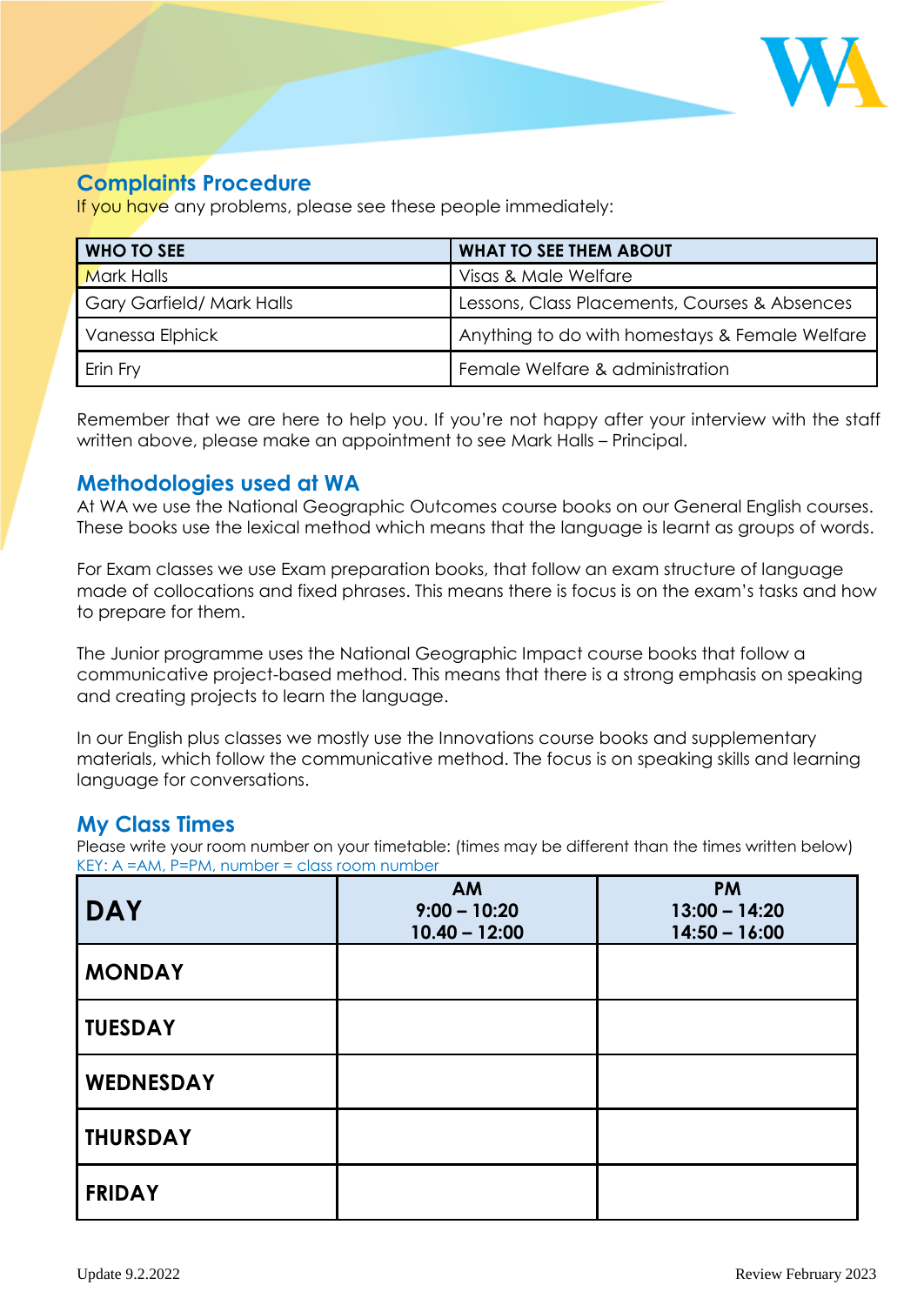### **Advice on Keeping Safe**



#### **Looking After Your things**

- if you move into new accommodation, don't leave luggage or bags etc outside or in the car/taxi.
- write on your valuables with an ultraviolet pen to include your name, phone number, house number and postcode.
- never leave cash, credit cards or other valuables such as mobile phones not supervised.
- write a list of your things including make, model and serial number.
- don't use a computer case to carry a laptop. Use a less known case to carry it in. Always save your work and keep it separate from your laptop
- avoid letting people see expensive items such as watches, jewellery, iPods, iPads or mobile phones in busy public places.

#### **Safety on the Streets**

- always be careful on the streets. Try to travel in places with lots of light and people.
- if you are travelling at night, stay in a group, use public transport or a taxi. Don't walk in dark places with no people.
- don't carry large amounts of cash with you.
- always keep your bag or coat with you.
- make sure your phone has power and credit so that you can call a taxi if you need one
- be quick when using a mobile phone in public
- if you feel you are being followed, cross the street and move as quickly as possible to a public area
- avoid confrontation because it is better and safer to walk away
- always memorise your PIN (personal identification number) to access your money from a cash machine
- carry your bag close to you with the clasp facing inwards or strap it over your shoulder. If someone grabs your bag, let it go. Your safety is more important and report it to the police immediately.
- don't gather in large groups in public parks at night

#### **Using public transport**

• if travelling by bus, don't wait at bus stops alone. Ask someone to meet you at the bus stop if you are travelling late and have a long way to go

- if you can, take a taxi.
- if you travel by train try not to sit on your own, try to sit near groups of people in a place with lots of light
- when you are on the train, store your luggage as close to your seat as possible and check it when the train stops at a station
- check the time of the last train or bus home so that you don't miss it at the end of the evening
- always have cash on you for back up travel plans if needed
- avoid walking alone after getting off a train or bus
- never walk across or touch railway lines.

#### **Using taxis**

- if you don't feel safe walking, especially late at night, use a taxi
- never use an unlicensed taxi company. Check the back of the taxi to make sure it has an official licence plate

• if the taxi does not have a meter, agree the fee with the driver before you get into the taxi to avoid misunderstandings when you get to your destination

- sit in the back of the taxi and directly behind the driver whenever possible
- have your cash ready and leave the taxi before you pay the driver.

#### **Laws in the UK**

- you must be 18 and over to buy tobacco and remember that smoking is not allowed in work places and enclosed public spaces
- it is illegal for anyone under the age of 18 to buy alcohol or to have alcohol bought for them
- it is illegal to carry any sort of weapon including knives, self-defence CS gas sprays or guns
- never buy anything that might be stolen.

#### **Bicycles**

- make sure that your bicycle has lights on the front and back, you must have these if you ride at night
- don't cycle on the pavement, there is an automatic fine of £30 for anyone caught riding on the pavement.
- we advise you to wear a helmet at all times when riding a bicycle
- you should also wear some reflective clothing if you ride at night
- use a good bike lock.
- if you want, you can have a special number engraved on your bicycle and register it with the police
- **never wear headphones while you are cycling**
- you must always cycle on the left hand side of the road
- always obey traffic light signals they are for bicycles and motor vehicles
- always take care at roundabouts and road junctions.

#### Do not forget to follow us **@westbourneacademybounemouth**

 $\mathbf{F}$   $\mathbf{G}$ 

For the latest information about trips, activities and much more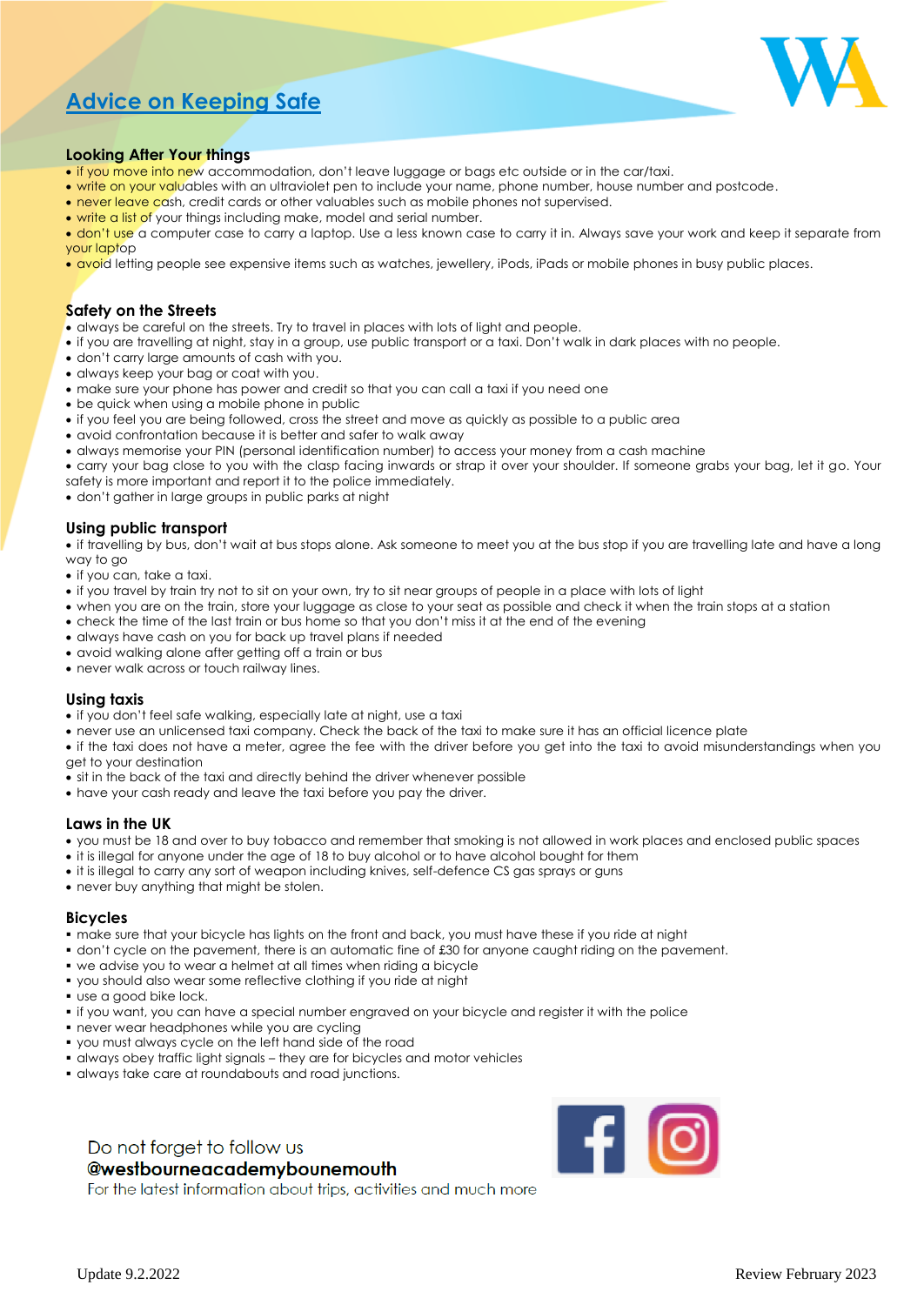

### **DOs & DON'Ts on studying with us**

These **DOs** and **DON'Ts** are to keep you safe and to help you make the most of your time with us.

#### **Attendance**

1. **Come to all of your lessons**, that is how you learn! When you miss a class, you need to explain your absence to the DOS/ AA. If you are often absent without a good reason, you will have a meeting with the Head of School or Principal. Frequent absence and/or lateness may result in you being asked to leave the school and you **will not** receive a refund for your school fees.

2. Organise any time away from class with Reception before you go away.

3. **You will receive your British Council Accredited Certificate if you attend over 80% of your lessons.** If non-attendance continues with an overall attendance of less than 70%, your course will be cancelled. An email will be sent to agent/parents and, when necessary, to UKVI. There will be no refund of school fees.

4. Tell your homestay provider and the school if you are too sick to go to school. You must contact the school every day you are sick. Also, telephone 111 for advice or see a GP/pharmacist if your sickness continues for more than 3 days.

5. **Please don't** be late for class – this disturbs the lesson and other students. You should be in school before the start of your first lesson. If you arrive 5 minutes+ after your lesson starts your teacher might not allow you to enter. You will then have to do some self-study work. If you are regularly late, your teacher will speak to the DOS/ AA who will meet you to talk about this.

#### **Respect for each other**

6. **DON'T** break the law. Any student who does something illegal or takes drugs may be expelled from the school and homestay provider immediately and there will be no refund of school fees.

7. Smoke on the patio area in the garden where the Smoking Area is.

8. **DON'T** take food or drink to the classroom. **You can take bottled water.**

#### **Learning**

9. Speak English 100% when you are at school. This is an English school and we want everyone to speak English as much as possible. This is to help your and your classmates to progress in learning English. If you continue to speak another language in class, your teacher may ask you to leave the classroom and speak to the Principal or Director of Studies.

10**. DON'T** write in your course books. If you write in your course book future students cannot use it so you will need to pay for it. The cost of a course book is £35-£65.

11**. DO** all your homework. It is an important part of your course.

12**.** Please put your mobile phone on silent (not vibrate) and in your bag during lessons. This will help you concentrate better, help to improve your English and not disturb the other students.

#### 13**. Enjoy your time at Westbourne Academy!**

I agree that Westbourne Academy can use my image and written feedback for promotional purposes (For example: our website) ……… **Yes / No** (please circle)

 $\_$  ,  $\_$  ,  $\_$  ,  $\_$  ,  $\_$  ,  $\_$  ,  $\_$  ,  $\_$  ,  $\_$  ,  $\_$  ,  $\_$  ,  $\_$  ,  $\_$  ,  $\_$  ,  $\_$  ,  $\_$  ,  $\_$  ,  $\_$  ,  $\_$  ,  $\_$  ,  $\_$  ,  $\_$  ,  $\_$  ,  $\_$  ,  $\_$  ,  $\_$  ,  $\_$  ,  $\_$  ,  $\_$  ,  $\_$  ,  $\_$  ,  $\_$  ,  $\_$  ,  $\_$  ,  $\_$  ,  $\_$  ,  $\_$  ,

I agree to study at Westbourne Academy following the rules above.

**Name** \_\_\_\_\_\_\_\_\_\_\_\_\_\_\_\_\_\_\_\_\_\_\_\_\_\_\_\_\_\_\_\_\_\_\_\_\_\_\_\_\_\_\_\_\_\_\_\_\_\_\_\_\_\_\_\_\_\_\_\_\_\_\_\_\_\_\_\_\_\_\_\_\_\_\_\_

**Signature** \_\_\_\_\_\_\_\_\_\_\_\_\_\_\_\_\_\_\_\_\_\_\_\_\_\_\_\_\_\_\_\_\_ **Date** \_\_\_\_\_\_\_\_\_\_\_\_\_\_\_\_\_\_\_\_\_\_\_\_\_\_\_\_\_\_\_